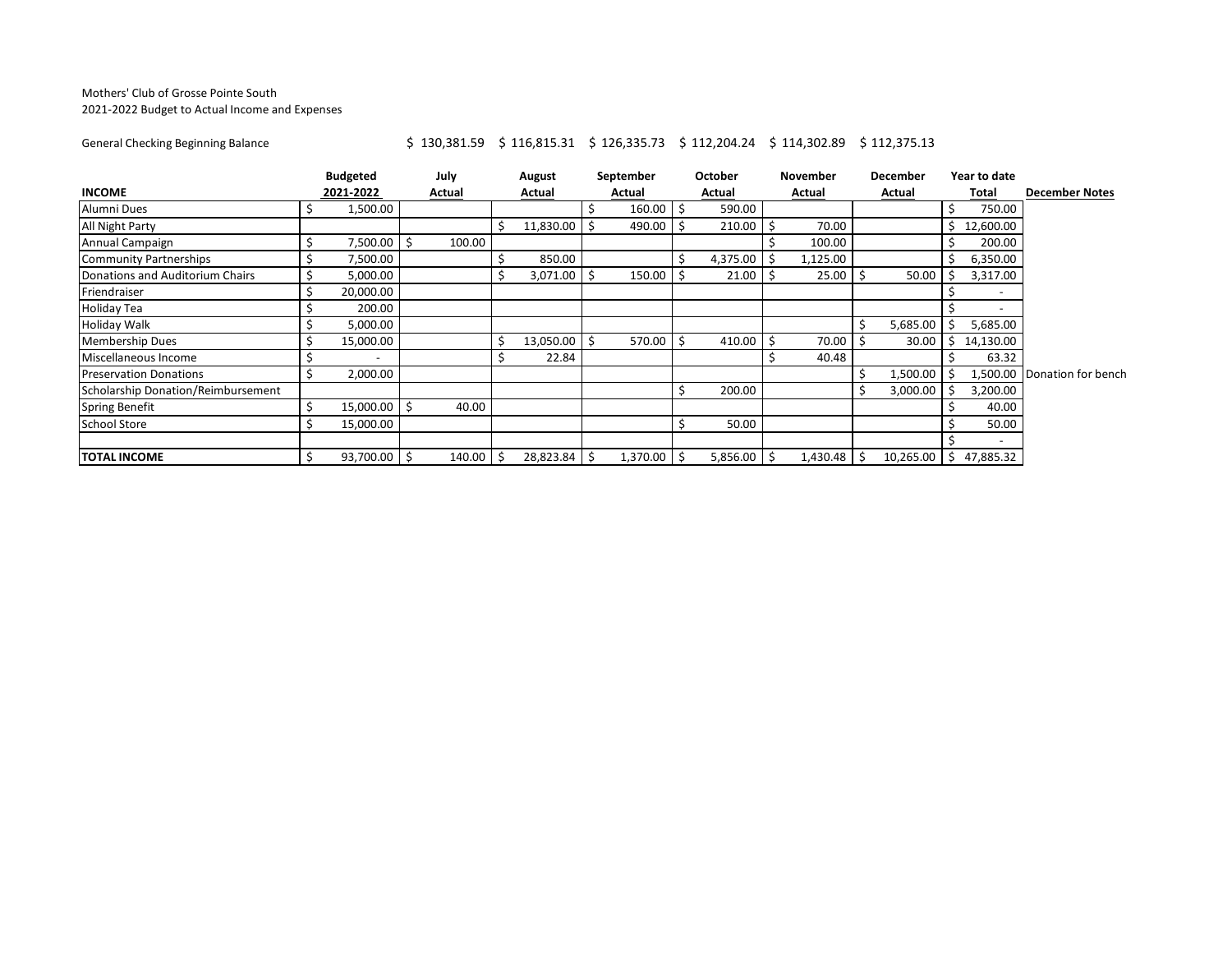| <b>EXPENSES</b>                   |    | <b>Budgeted</b><br>2021-2022 |     | July<br>Actual   |    | August<br>Actual   |                    | September                                                                        |    | October       |    | November        | December |             | Year to date       |                          |                             |
|-----------------------------------|----|------------------------------|-----|------------------|----|--------------------|--------------------|----------------------------------------------------------------------------------|----|---------------|----|-----------------|----------|-------------|--------------------|--------------------------|-----------------------------|
|                                   |    |                              |     |                  |    |                    |                    | Actual                                                                           |    | Actual        |    | Actual          |          | Actual      |                    | Total                    | <b>December Notes</b>       |
| Alumni Expenses                   | \$ | 500.00                       |     |                  |    |                    |                    |                                                                                  |    |               |    |                 |          |             | \$                 |                          |                             |
| Angel Fund                        | \$ | 1,000.00                     |     |                  |    |                    |                    |                                                                                  |    |               |    |                 |          |             | \$                 |                          |                             |
| Annual Campaign Expenses          | \$ | 1,300.00                     |     |                  |    |                    |                    |                                                                                  |    |               |    |                 |          |             | \$                 |                          |                             |
| <b>Cleminson Hall/Decorations</b> | \$ | 500.00                       |     |                  |    |                    |                    |                                                                                  |    |               |    |                 |          |             | \$                 |                          |                             |
| College Night                     | \$ | 300.00                       |     |                  |    |                    |                    |                                                                                  |    |               |    |                 |          |             | Ś                  | $\overline{\phantom{0}}$ |                             |
| <b>Community Partnerships</b>     | \$ | 500.00                       |     |                  |    |                    |                    |                                                                                  |    |               |    |                 |          |             | Ś                  |                          |                             |
| Directors and Officer Insurance   | \$ | 900.00                       | Ś.  | 144.60           |    |                    |                    |                                                                                  |    |               | Ś  | 279.20          |          |             | Ŝ.                 | 423.80                   |                             |
| Directory                         | \$ | 2,000.00                     |     |                  |    |                    |                    |                                                                                  |    |               | \$ | 1,595.00        |          |             | \$                 | 1,595.00                 |                             |
| Enrichment                        | \$ | 20,725.00                    |     |                  |    |                    |                    |                                                                                  |    |               | \$ | 250.00          | Ś.       | 1,500.00    | \$                 |                          | 1,750.00 Yoga instructor    |
| <b>Faculty Events</b>             | \$ | 500.00                       |     |                  |    |                    |                    |                                                                                  |    |               |    |                 |          |             | Ś.                 |                          |                             |
| Friendraiser                      | \$ | 10,000.00                    |     |                  |    |                    |                    |                                                                                  |    |               |    |                 |          |             | \$                 | $\overline{\phantom{a}}$ |                             |
| Gardeners                         | \$ | 300.00                       |     |                  |    |                    |                    |                                                                                  |    |               |    |                 |          |             | Ś                  |                          |                             |
| <b>High Pointes</b>               | \$ | 2,400.00                     |     |                  | Ś  | 284.03             | Ŝ.                 | 2,355.00                                                                         |    |               |    |                 |          |             | \$                 | 2,639.03                 |                             |
| Holiday Tea                       | \$ | 155.00                       |     |                  |    |                    |                    |                                                                                  |    |               |    |                 |          |             | Ŝ.                 |                          |                             |
| Holiday Walk                      | \$ | 750.00                       |     |                  |    |                    |                    |                                                                                  |    |               |    |                 | Ś        | 651.00      | $\mathsf{\hat{S}}$ |                          | 651.00 printing costs       |
| Homecoming                        | \$ | 1.000.00                     |     |                  | Ś. | 378.64             |                    |                                                                                  |    |               | Ś. | 313.70          | Ŝ.       | 178.71      | Ŝ.                 |                          | 871.05 snacks, mums         |
| Hospitality                       | \$ | 100.00                       |     |                  |    |                    |                    |                                                                                  |    |               |    |                 | Ś        | 42.97       | Ŝ.                 |                          | 42.97 Staff luncheon        |
| Incorporation Fee                 | \$ | 20.00                        |     |                  |    |                    |                    |                                                                                  |    |               |    |                 |          |             | Ś                  |                          |                             |
| Membership Refunds                | \$ |                              |     |                  |    |                    |                    |                                                                                  |    |               |    |                 |          |             | Ś                  |                          |                             |
| <b>Officers' Expenses</b>         | \$ | 500.00                       |     |                  | Ś  | 130.00             |                    |                                                                                  | Ś. | 15.84         |    |                 | Ś        | 50.88       | Ś                  | 196.72                   |                             |
| Preservation                      | \$ | 20,725.00                    |     |                  |    |                    |                    |                                                                                  |    |               |    |                 |          |             | Ś                  |                          |                             |
| <b>PTO Council Dues</b>           | \$ | 100.00                       |     |                  |    |                    |                    |                                                                                  |    |               |    |                 |          |             | Ś                  |                          |                             |
| <b>Registration (Online)</b>      | \$ | 2,200.00                     | Ŝ.  | 6.95             | Ś. | 35.75              | -Ś                 | $1,392.81$ \$                                                                    |    | 116.51        | Ŝ. | 47.34           | Ŝ.       | 12.10       | Ŝ.                 | 1,611.46                 |                             |
| Scholarships for class of 2022    | \$ | 20,725.00                    |     |                  |    |                    |                    |                                                                                  |    |               |    |                 |          |             |                    |                          |                             |
| 2020 Scholarship checks cashed    |    |                              | Ŝ.  | 7,000.00         | Ŝ. | 1,700.00           | Ŝ.                 | $1,200.00$ \$                                                                    |    | 1,600.00      |    |                 | Ś        | (1,200.00)  |                    |                          | \$ 10,300.00 returned check |
| 2021 Scholarship checks cashed    |    |                              |     |                  | Ŝ. | 16,750.00          | - Ś                | 10,500.00                                                                        | Ŝ. | 2,000.00      |    |                 |          |             |                    | \$29,250.00              |                             |
| <b>Spring Benefit</b>             | \$ | $5,000.00$ \$                |     | 95.40            |    |                    |                    |                                                                                  |    |               |    |                 |          |             | \$                 | 95.40                    |                             |
| Website/Communications            | \$ | 1,500.00                     | l s | $25.00$   \$     |    | 25.00              | $\mathsf{\hat{S}}$ | $53.68$ \$                                                                       |    | $25.00$ \$    |    | 823.00 \$       |          | $142.22$ \$ |                    | 1,093.90                 |                             |
| <b>TOTAL EXPENSES</b>             | Ś. | 93,700.00 \$                 |     | 7,271.95 \$      |    | 19,303.42          | S.                 | 15,501.49 \$                                                                     |    | 3,757.35 \$   |    | 3,308.24 \$     |          |             |                    | 1,377.88 \$ 50,520.33    |                             |
| <b>NET INCOME</b>                 | \$ |                              |     | $(7, 131.95)$ \$ |    | $9,520.42 \quad $$ |                    | $(14, 131.49)$ \$                                                                |    | $2,098.65$ \$ |    | $(1,877.76)$ \$ |          |             |                    | 8,887.12 \$ (2,635.01)   |                             |
| Transfers                         |    |                              |     | $(6,434.33)$ \$  |    |                    |                    |                                                                                  |    |               |    | (50.00)         |          |             |                    |                          |                             |
| <b>Ending Checking Balance</b>    |    |                              |     |                  |    |                    |                    | 116,815.31 \$ 126,335.73 \$ 112,204.24 \$ 114,302.89 \$ 112,375.13 \$ 121,262.25 |    |               |    |                 |          |             |                    |                          |                             |